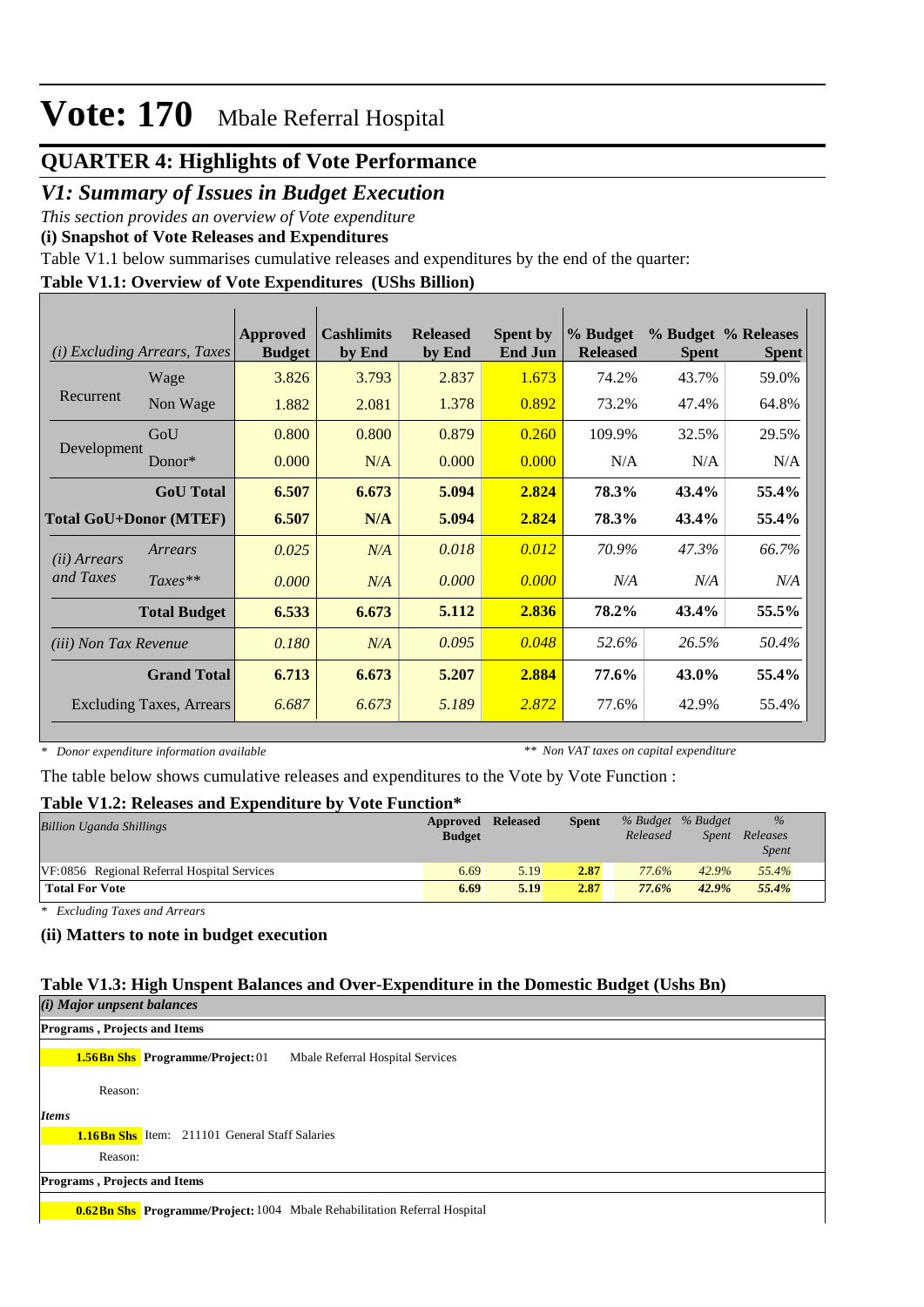### **QUARTER 4: Highlights of Vote Performance**

#### Reason:

*Items*

**0.62Bn Shs** Item: 231001 Non Residential buildings (Depreciation)

Reason:

*(ii) Expenditures in excess of the original approved budget*

*\* Excluding Taxes and Arrears*

### *V2: Performance Highlights*

*This section provides highlights of output performance, focusing on key outputs and actions impelemented to improve section performance.*

### **Table V2.1: Key Vote Output Indicators and Expenditures\***

| Vote, Vote Function<br><b>Key Output</b>                     | <b>Approved Budget and</b><br><b>Planned outputs</b> |                  | <b>Cumulative Expenditure</b><br>and Performance |       | <b>Status and Reasons for</b><br>any Variation from Plans |       |  |  |
|--------------------------------------------------------------|------------------------------------------------------|------------------|--------------------------------------------------|-------|-----------------------------------------------------------|-------|--|--|
| Vote Function: 0856 Regional Referral Hospital Services      |                                                      |                  |                                                  |       |                                                           |       |  |  |
| <b>Output: 085601</b>                                        | inpatients services                                  |                  |                                                  |       |                                                           |       |  |  |
| Description of Performance: 62,000 patients to be attended   |                                                      |                  |                                                  |       |                                                           |       |  |  |
|                                                              | to.<br>Average length of stay is 5 days              |                  |                                                  |       |                                                           |       |  |  |
|                                                              | Bed occupancy rate 85%                               |                  |                                                  |       |                                                           |       |  |  |
| Performance Indicators:                                      |                                                      |                  |                                                  |       |                                                           |       |  |  |
| No. of in patients admitted                                  |                                                      | 62,000           |                                                  |       |                                                           |       |  |  |
| Bed occupancy rate<br>(inpatients)                           |                                                      | 85               |                                                  |       |                                                           |       |  |  |
| Average rate of stay for<br>inpatients (no. days)            |                                                      | 5                |                                                  |       |                                                           |       |  |  |
| <b>Output Cost:</b>                                          | UShs Bn:                                             | 0.741            | UShs Bn:                                         | 0.294 | % Budget Spent:                                           | 39.7% |  |  |
| <b>Output: 085602</b>                                        | <b>Outpatient services</b>                           |                  |                                                  |       |                                                           |       |  |  |
| Description of Performance: 104,000 out patients cases to be | seen                                                 |                  |                                                  |       |                                                           |       |  |  |
| Performance Indicators:                                      |                                                      |                  |                                                  |       |                                                           |       |  |  |
| No. of specialised<br>outpatients attended to                |                                                      | 5,800            |                                                  |       |                                                           |       |  |  |
| No. of general outpatients<br>attended to                    |                                                      | 104,000          |                                                  |       |                                                           |       |  |  |
| <b>Output Cost:</b>                                          | <b>UShs Bn:</b>                                      | 0.417            | UShs Bn:                                         | 0.192 | % Budget Spent:                                           | 46.1% |  |  |
| <b>Output: 085604</b>                                        | <b>Diagnostic services</b>                           |                  |                                                  |       |                                                           |       |  |  |
| Description of Performance: 72,000 LAB TEST TO BE            | DONE, 45,000 X-RAY TO BE<br><b>DONE</b>              |                  |                                                  |       |                                                           |       |  |  |
| Performance Indicators:                                      |                                                      |                  |                                                  |       |                                                           |       |  |  |
| Patient xrays (imaging)<br>No. of labs/tests                 |                                                      | 45,000<br>72,000 |                                                  |       |                                                           |       |  |  |
| <b>Output Cost:</b>                                          | UShs Bn:                                             | 0.110            | UShs Bn:                                         | 0.035 | % Budget Spent:                                           | 32.1% |  |  |
| <b>Output: 085605</b>                                        | <b>Hospital Management and support services</b>      |                  |                                                  |       |                                                           |       |  |  |
| Description of Performance:                                  |                                                      |                  |                                                  |       |                                                           |       |  |  |
| <b>Output Cost:</b>                                          | UShs Bn:                                             | 4.537            | UShs Bn:                                         | 2.035 | % Budget Spent:                                           | 44.9% |  |  |
| Output: 085606                                               | <b>Prevention and rehabilitation services</b>        |                  |                                                  |       |                                                           |       |  |  |
| Description of Performance: 17000 ANC cases seen, 4800       | cases of specialized clinics,                        |                  |                                                  |       |                                                           |       |  |  |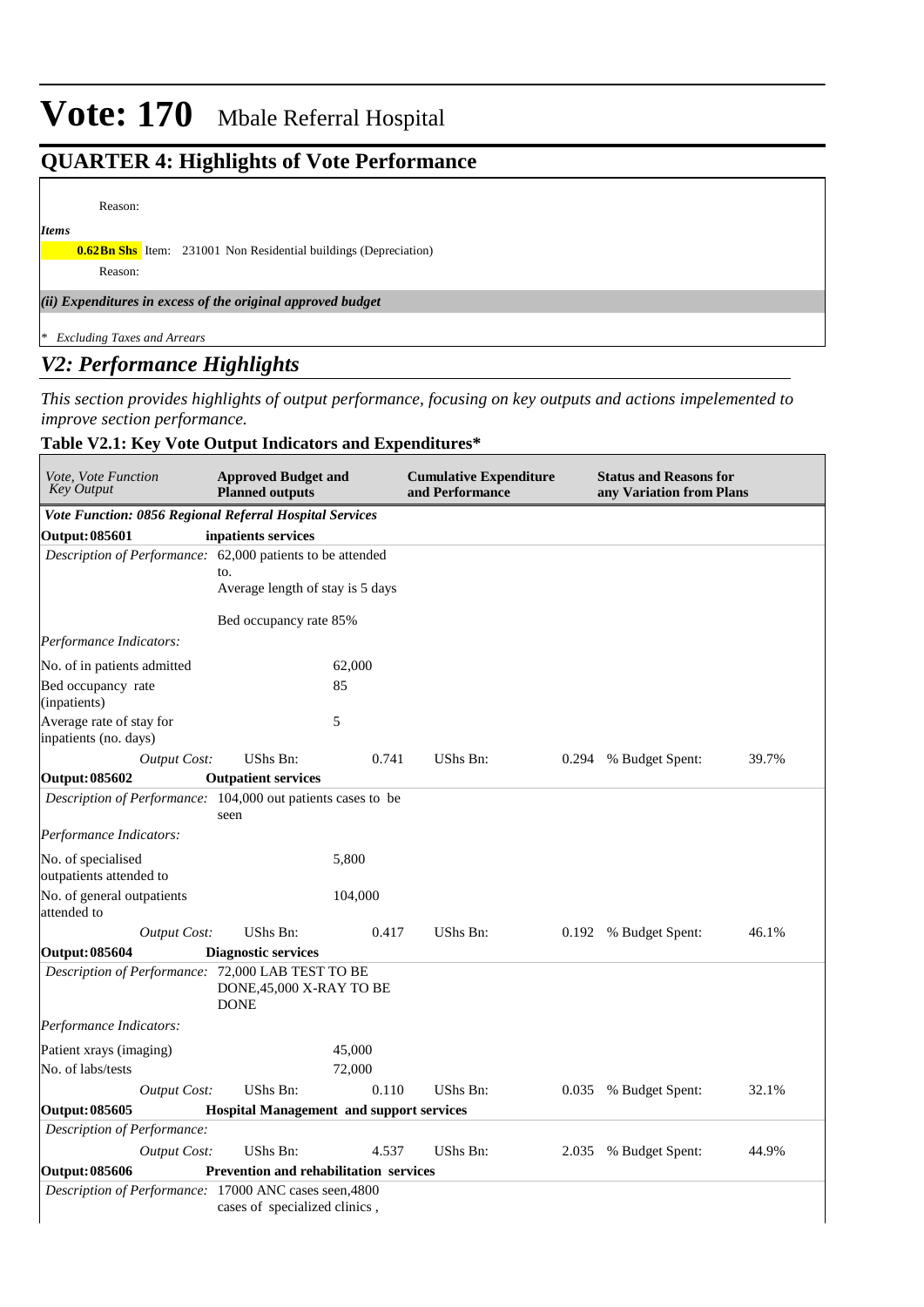### **QUARTER 4: Highlights of Vote Performance**

| Vote, Vote Function<br><b>Key Output</b>             | <b>Approved Budget and</b><br><b>Planned outputs</b>                               |                  | <b>Cumulative Expenditure</b><br>and Performance |       | <b>Status and Reasons for</b><br>any Variation from Plans |       |
|------------------------------------------------------|------------------------------------------------------------------------------------|------------------|--------------------------------------------------|-------|-----------------------------------------------------------|-------|
|                                                      | 2500 cases of pysiothrapy cases<br>to be seen and 9000 children to<br>be immunized |                  |                                                  |       |                                                           |       |
| Performance Indicators:                              |                                                                                    |                  |                                                  |       |                                                           |       |
| No. of people receiving<br>family planning services  | 2,500                                                                              |                  |                                                  |       |                                                           |       |
| No. of people immunised                              | 9.000                                                                              |                  |                                                  |       |                                                           |       |
| No. of antenatal cases                               | 17,000                                                                             |                  |                                                  |       |                                                           |       |
| <b>Output Cost:</b>                                  | <b>UShs Bn:</b>                                                                    | 0.060            | UShs Bn:                                         | 0.027 | % Budget Spent:                                           | 44.1% |
| Output: 085683                                       | <b>OPD</b> and other ward construction and rehabilitation                          |                  |                                                  |       |                                                           |       |
| Description of Performance: Construction of surgical | complex                                                                            |                  |                                                  |       |                                                           |       |
| Performance Indicators:                              |                                                                                    |                  |                                                  |       |                                                           |       |
| No. of other wards<br>rehabilitated                  | $\boldsymbol{0}$                                                                   |                  |                                                  |       |                                                           |       |
| No. of other wards<br>constructed                    | 1                                                                                  |                  |                                                  |       |                                                           |       |
| No. of OPD wards<br>rehabilitated                    | $\mathbf{0}$                                                                       |                  |                                                  |       |                                                           |       |
| No. of OPD wards<br>constructed                      | $\boldsymbol{0}$                                                                   |                  |                                                  |       |                                                           |       |
| <b>Output Cost:</b>                                  | UShs Bn:                                                                           | 0.800            | UShs Bn:                                         |       | 0.260 % Budget Spent:                                     | 32.5% |
| <b>Vote Function Cost</b>                            | <b>UShs Bn:</b>                                                                    | 6.687 UShs Bn:   |                                                  |       | 2.872 % Budget Spent:                                     | 42.9% |
| <b>Cost of Vote Services:</b>                        | UShs Bn:                                                                           | $6.687$ UShs Bn: |                                                  |       | 2.872 % Budget Spent:                                     | 42.9% |

*\* Excluding Taxes and Arrears*

#### **Table V2.2: Implementing Actions to Improve Vote Performance**

| <b>Planned Actions:</b>                                  | <b>Actual Actions:</b> | <b>Reasons for Variation</b> |
|----------------------------------------------------------|------------------------|------------------------------|
| Vote: 170 Mbale Referral Hospital                        |                        |                              |
| Vote Function: 08 56 Regional Referral Hospital Services |                        |                              |
| Inventory updtaed regulaly                               |                        |                              |

### *V3: Details of Releases and Expenditure*

*This section provides a comprehensive summary of the outputs delivered by the Vote and further details of Vote expenditures by Vote Function and Expenditure Item.*

#### **Table V3.1: GoU Releases and Expenditure by Output\***

| <b>Billion Uganda Shillings</b>                           | Approved<br><b>Budget</b> | <b>Released</b> | <b>Spent</b> | $%$ GoU<br><b>Budget</b> | $%$ GoU<br><b>Budget</b> | $%$ GoU<br>Releases |
|-----------------------------------------------------------|---------------------------|-----------------|--------------|--------------------------|--------------------------|---------------------|
|                                                           |                           |                 |              | Released                 | <i>Spent</i>             | <i>Spent</i>        |
| VF:0856 Regional Referral Hospital Services               | 6.51                      | 5.09            | 2.82         | 78.3%                    | 43.4%                    | 55.4%               |
| Class: Outputs Provided                                   | 5.71                      | 4.21            | 2.56         | 73.8%                    | 44.9%                    | 60.9%               |
| 085601 Inpatient services                                 | 0.61                      | 0.45            | 0.29         | 73.6%                    | 48.5%                    | 65.9%               |
| 085602 Outpatient services                                | 0.40                      | 0.29            | 0.19         | 71.4%                    | 47.6%                    | 66.6%               |
| 085604 Diagnostic services                                | 0.08                      | 0.06            | 0.04         | 75.0%                    | 45.4%                    | 60.5%               |
| 085605 Hospital Management and support services           | 4.54                      | 3.36            | 2.01         | 74.1%                    | 44.3%                    | 59.9%               |
| 085606 Prevention and rehabilitation services             | 0.06                      | 0.05            | 0.03         | 75.0%                    | 44.1%                    | 58.8%               |
| 1085607 Immunisation Services                             | 0.02                      | 0.02            | 0.01         | 75.0%                    | 24.8%                    | 33.1%               |
| Class: Capital Purchases                                  | 0.80                      | 0.88            | 0.26         | 109.9%                   | 32.5%                    | 29.5%               |
| 085681 Staff houses construction and rehabilitation       | 0.00                      | 0.88            | 0.00         | N/A                      | N/A                      | $0.0\%$             |
| 085683 OPD and other ward construction and rehabilitation | 0.80                      | 0.00            | 0.26         | $0.0\%$                  | 32.5%                    | N/A                 |
| <b>Total For Vote</b>                                     | 6.51                      | 5.09            | 2.82         | 78.3%                    | 43.4%                    | 55.4%               |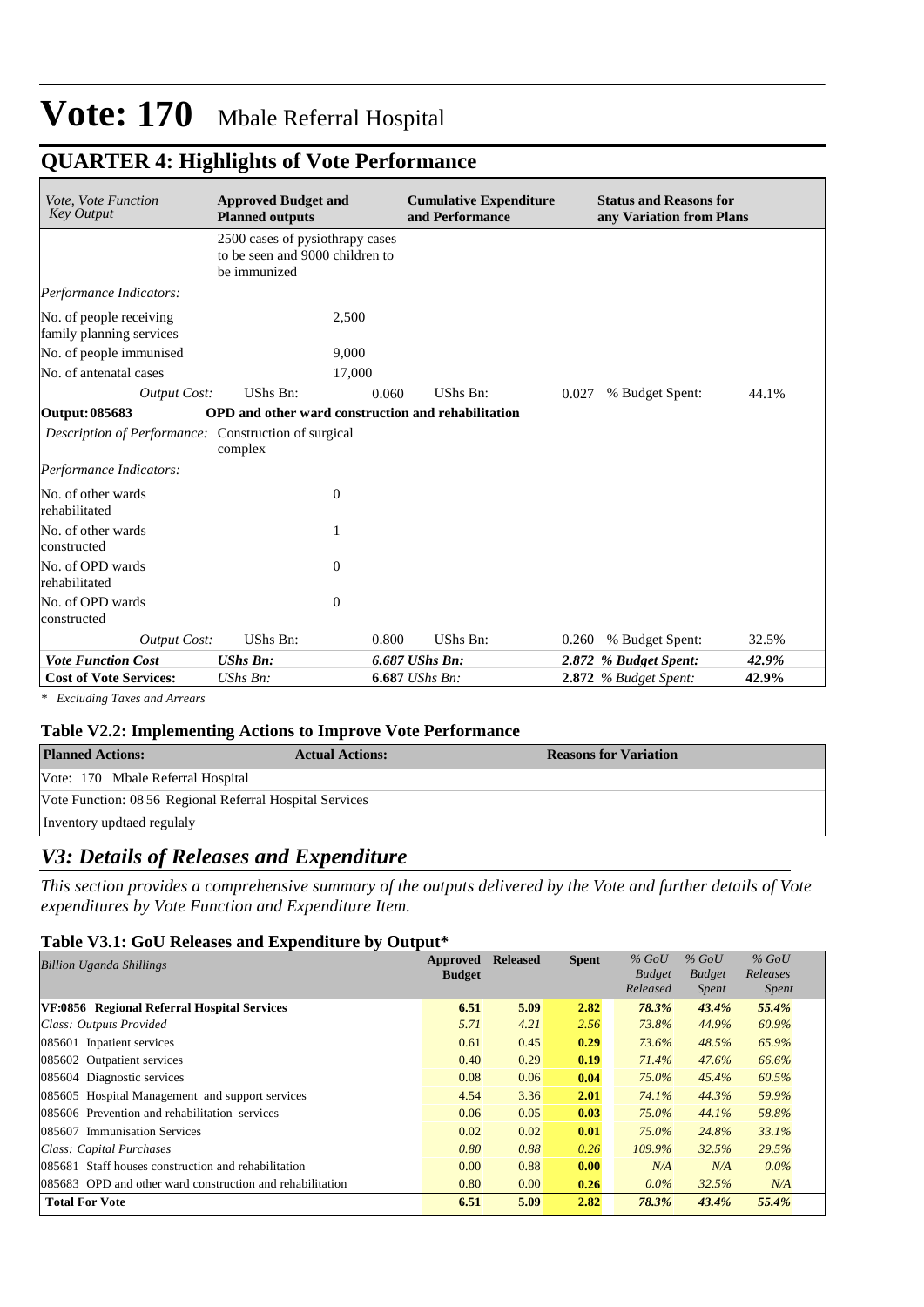### **QUARTER 4: Highlights of Vote Performance**

*\* Excluding Taxes and Arrears*

#### **Table V3.2: 2014/15 GoU Expenditure by Item**

| <b>Billion Uganda Shillings</b>                         | <b>Approved</b><br><b>Budget</b> | <b>Releases</b> | Expend-<br>iture | % Budged<br><b>Released</b> | % Budget<br><b>Spent</b> | %Releases<br><b>Spent</b> |
|---------------------------------------------------------|----------------------------------|-----------------|------------------|-----------------------------|--------------------------|---------------------------|
| <b>Output Class: Outputs Provided</b>                   | 5.71                             | 4.21            | 2.56             | 73.8%                       | 44.9%                    | 60.9%                     |
| 211101 General Staff Salaries                           | 3.83                             | 2.84            | 1.67             | 74.2%                       | 43.7%                    | 59.0%                     |
| 211103 Allowances                                       | 0.16                             | 0.11            | 0.07             | 70.3%                       | 46.3%                    | 65.9%                     |
| 213001 Medical expenses (To employees)                  | 0.01                             | 0.01            | 0.01             | 75.1%                       | 49.5%                    | 66.0%                     |
| 213002 Incapacity, death benefits and funeral expenses  | 0.01                             | 0.01            | 0.01             | 64.4%                       | 42.9%                    | 66.7%                     |
| 221001 Advertising and Public Relations                 | 0.01                             | 0.00            | 0.00             | 75.0%                       | 50.0%                    | 66.7%                     |
| 221002 Workshops and Seminars                           | 0.03                             | 0.02            | 0.01             | 69.3%                       | 44.1%                    | 63.6%                     |
| 221003 Staff Training                                   | 0.05                             | 0.04            | 0.02             | 75.0%                       | 45.8%                    | 61.1%                     |
| 221005 Hire of Venue (chairs, projector, etc)           | 0.01                             | 0.01            | 0.00             | 75.0%                       | 6.2%                     | 8.3%                      |
| 221007 Books, Periodicals & Newspapers                  | 0.00                             | 0.00            | 0.00             | 75.0%                       | 44.8%                    | 59.7%                     |
| 221008 Computer supplies and Information Technology (IT | 0.02                             | 0.01            | 0.01             | 75.0%                       | 50.0%                    | 66.6%                     |
| 221009 Welfare and Entertainment                        | 0.04                             | 0.03            | 0.02             | 75.0%                       | 50.0%                    | 66.7%                     |
| 221010 Special Meals and Drinks                         | 0.07                             | 0.05            | 0.04             | 81.8%                       | 54.4%                    | 66.5%                     |
| 221011 Printing, Stationery, Photocopying and Binding   | 0.06                             | 0.03            | 0.02             | 56.6%                       | 28.3%                    | 50.0%                     |
| 221012 Small Office Equipment                           | 0.02                             | 0.01            | 0.01             | 75.0%                       | 50.0%                    | 66.7%                     |
| 221014 Bank Charges and other Bank related costs        | 0.00                             | 0.00            | 0.00             | 0.0%                        | 0.0%                     | N/A                       |
| 221016 IFMS Recurrent costs                             | 0.02                             | 0.01            | 0.01             | 75.0%                       | 50.0%                    | 66.7%                     |
| 222001 Telecommunications                               | 0.01                             | 0.01            | 0.00             | 75.0%                       | 49.8%                    | 66.4%                     |
| 222002 Postage and Courier                              | 0.00                             | 0.00            | 0.00             | 75.0%                       | 44.9%                    | 59.9%                     |
| 222003 Information and communications technology (ICT)  | 0.02                             | 0.01            | 0.01             | 75.0%                       | 50.0%                    | 66.7%                     |
| 223001 Property Expenses                                | 0.02                             | 0.01            | 0.01             | 75.0%                       | 49.9%                    | 66.5%                     |
| 223003 Rent – (Produced Assets) to private entities     | 0.01                             | 0.01            | 0.01             | 74.8%                       | 49.9%                    | 66.7%                     |
| 223004 Guard and Security services                      | 0.00                             | 0.00            | 0.00             | 0.0%                        | 0.0%                     | N/A                       |
| 223005 Electricity                                      | 0.20                             | 0.15            | 0.10             | 75.0%                       | 50.0%                    | 66.7%                     |
| 223006 Water                                            | 0.15                             | 0.12            | 0.08             | 75.0%                       | 50.0%                    | 66.7%                     |
| 223007 Other Utilities- (fuel, gas, firewood, charcoal) | 0.02                             | 0.01            | 0.01             | 75.0%                       | 49.6%                    | 66.1%                     |
| 224004 Cleaning and Sanitation                          | 0.13                             | 0.10            | 0.07             | 75.0%                       | 50.0%                    | 66.7%                     |
| 224005 Uniforms, Beddings and Protective Gear           | 0.06                             | 0.05            | 0.03             | 75.0%                       | 43.6%                    | 58.1%                     |
| 225001 Consultancy Services- Short term                 | 0.12                             | 0.09            | 0.06             | 75.0%                       | 49.8%                    | 66.5%                     |
| 227001 Travel inland                                    | 0.06                             | 0.03            | 0.02             | 57.2%                       | 38.1%                    | 66.6%                     |
| 227002 Travel abroad                                    | 0.01                             | 0.01            | 0.01             | 75.0%                       | 45.6%                    | 60.8%                     |
| 227004 Fuel, Lubricants and Oils                        | 0.10                             | 0.07            | 0.04             | 75.0%                       | 44.0%                    | 58.7%                     |
| 228001 Maintenance - Civil                              | 0.11                             | 0.08            | 0.06             | 75.0%                       | 50.0%                    | 66.7%                     |
| 228002 Maintenance - Vehicles                           | 0.04                             | 0.03            | 0.02             | 70.2%                       | 46.4%                    | 66.2%                     |
| 228003 Maintenance – Machinery, Equipment & Furniture   | 0.28                             | 0.21            | 0.14             | 75.0%                       | 49.6%                    | 66.2%                     |
| $228004$ Maintenance – Other                            | 0.04                             | 0.03            | 0.02             | 75.0%                       | 49.9%                    | 66.5%                     |
| <b>Output Class: Capital Purchases</b>                  | 0.80                             | 0.88            | 0.26             | 109.9%                      | 32.5%                    | 29.5%                     |
| 231001 Non Residential buildings (Depreciation)         | 0.80                             | 0.88            | 0.26             | 109.9%                      | 32.5%                    | 29.5%                     |
| <b>Output Class: Arrears</b>                            | 0.03                             | 0.02            | 0.01             | 70.9%                       | 47.3%                    | 66.7%                     |
| 321612 Water arrears(Budgeting)                         | 0.02                             | 0.01            | 0.01             | 70.0%                       | 46.7%                    | 66.7%                     |
| 321614 Electricity arrears (Budgeting)                  | 0.00                             | 0.00            | 0.00             | 75.0%                       | 50.0%                    | 66.7%                     |
| <b>Grand Total:</b>                                     | 6.53                             | 5.11            | 2.84             | 78.2%                       | 43.4%                    | 55.5%                     |
| <b>Total Excluding Taxes and Arrears:</b>               | 6.51                             | 5.09            | 2.82             | 78.3%                       | 43.4%                    | 55.4%                     |

### **Table V3.3: GoU Releases and Expenditure by Project and Programme\***

| <b>Billion Uganda Shillings</b>             | Approved<br><b>Budget</b> | <b>Released</b> | <b>Spent</b> | $%$ GoU<br><b>Budget</b> | $%$ GoU<br><b>Budget</b> | $%$ GoU<br>Releases |
|---------------------------------------------|---------------------------|-----------------|--------------|--------------------------|--------------------------|---------------------|
|                                             |                           |                 |              | Released                 | Spent                    | <i>Spent</i>        |
| VF:0856 Regional Referral Hospital Services | 6.51                      | 5.09            | 2.82         | 78.3%                    | 43.4%                    | 55.4%               |
| <b>Recurrent Programmes</b>                 |                           |                 |              |                          |                          |                     |
| Mbale Referral Hospital Services<br>101     | 5.32                      | 3.94            | 2.38         | 74.0%                    | 44.7%                    | 60.5%               |
|                                             |                           |                 |              |                          |                          |                     |